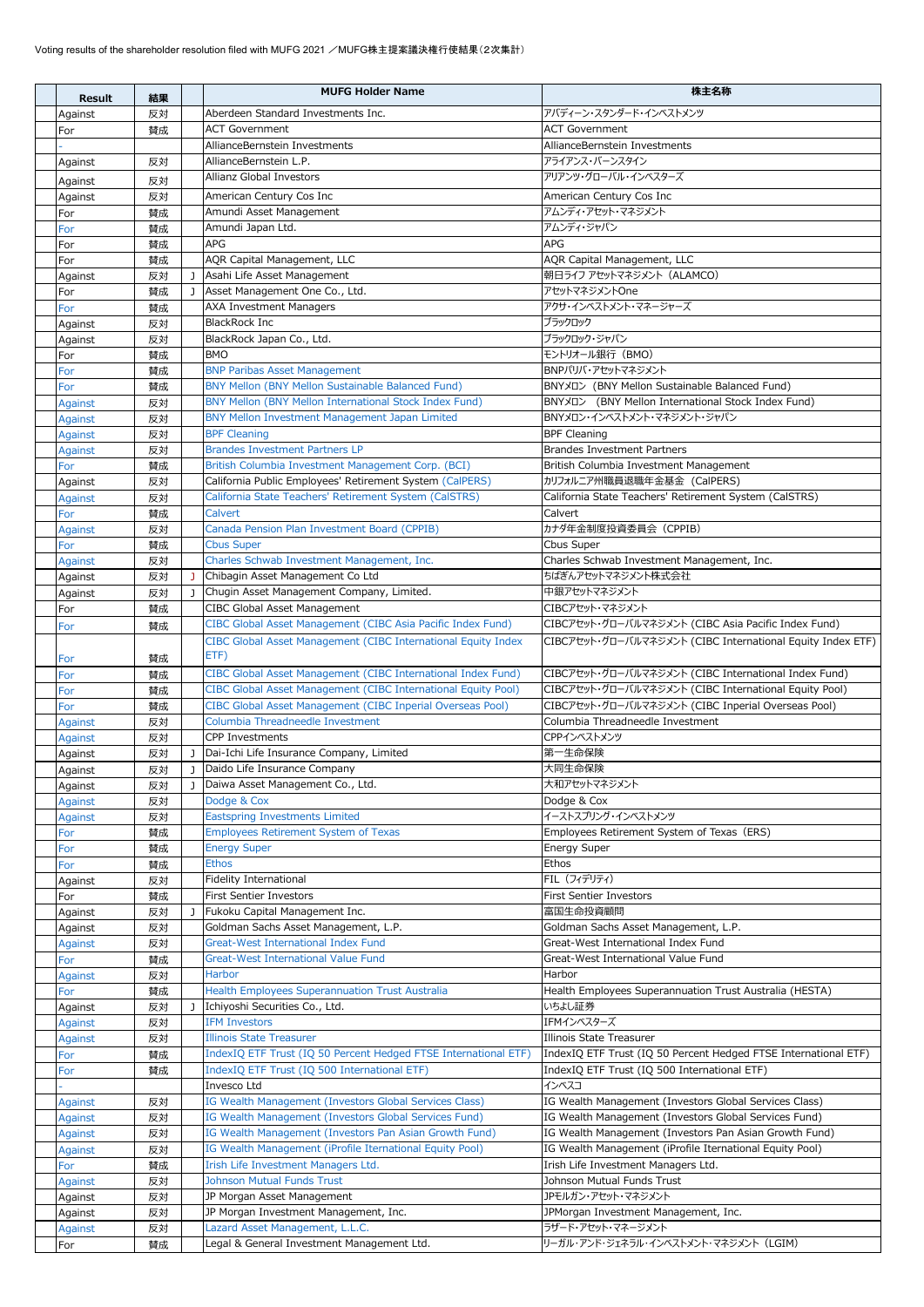|        | <b>Result</b>      | 結果       |              | <b>MUFG Holder Name</b>                                                                                   | 株主名称                                                                                                      |
|--------|--------------------|----------|--------------|-----------------------------------------------------------------------------------------------------------|-----------------------------------------------------------------------------------------------------------|
|        | For                | 賛成       |              | Lyxor                                                                                                     | リクソー投信                                                                                                    |
|        | Against            | 反対       | $\mathbf{J}$ | Lyxor Japan                                                                                               | リクソー投信 (日本)                                                                                               |
|        | For                | 賛成       |              | Manulife Investment Management                                                                            | マニュライフ・インベストメント・マネジメント                                                                                    |
|        | Against            | 反対       |              | Maryland State Retirement and Pension System                                                              | Maryland State Retirement and Pension System                                                              |
|        | For                | 賛成       |              | MD Financial Management Inc                                                                               | MD Financial Management Inc                                                                               |
|        | Against            | 反対       | J.           | Meiji Yasuda Asset Management Company Ltd.                                                                | 明治安田アセットマネジメント                                                                                            |
|        | Against            | 反対       | J            | Meiji Yasuda Life Insurance Co                                                                            | 明治安田生命保険相互                                                                                                |
|        | Against            | 反対       |              | Mirova                                                                                                    | Mirova                                                                                                    |
|        | Against            | 反対       | J.           | Mitsubishi UFJ Kokusai Asset Management Co., Ltd.<br>Mitsubishi UFJ Trust and Banking Corporation         | 三菱UFJ国際投信<br>三菱UFJ信託銀行                                                                                    |
|        | Against<br>For     | 反対<br>J  | J            | Mizuho Trust & Banking Co., Ltd.                                                                          | みずほ信託銀行                                                                                                   |
|        | Abstain            | 棄権       |              | Morgan Stanley                                                                                            | モルガン・スタンレー                                                                                                |
|        | Against            | 反対       | J            | MU Investments Co., Ltd.                                                                                  | MU投資顧問                                                                                                    |
|        | Against            | 反対       |              | New York City Comptroller BRED LANDER (Pension / Investment                                               | New York City Comptroller BRED LANDER                                                                     |
|        | Against            | 反対       | $\mathbf{J}$ | Nikko Asset Management Co Ltd                                                                             | 日興アセットマネジメント                                                                                              |
|        | Against            | 反対       | J            | Nissay (Nippon Life Insurance Company)                                                                    | 日本生命保険                                                                                                    |
|        | Against            | 反対       |              | Nissay Asset Management Corp.                                                                             | ニッセイアセットマネジメント                                                                                            |
|        | For                | 賛成       |              | <b>NN Investment Partners</b><br>NN Investment Partners (Japan) Co., Ltd.                                 | NNインベストメント・パートナーズ<br>NNインベストメント・パートナーズ (日本)                                                               |
|        | Against<br>For     | 反対<br>賛成 | J.           | Nomura Asset Management Co., Ltd.                                                                         | 野村アセットマネジメント                                                                                              |
| $\ast$ | For                | 賛成       | $\mathbf{J}$ | Nomura Trust and Banking Co., Ltd.                                                                        | 野村信託銀行                                                                                                    |
|        | Against            | 反対       |              | Norges Bank Investment Management (NBIM)                                                                  | Norges Bank Investment Management (NBIM)                                                                  |
|        |                    |          |              | Norinchukin Value Investments Co., Ltd.                                                                   | 農林中金全共連アセットマネジメント                                                                                         |
|        | Against            | 反対       |              | <b>Northern Trust</b>                                                                                     | ノーザン・トラスト                                                                                                 |
|        | Against            | 反対       | J            | Okasan Asset Management Co., Ltd.                                                                         | 岡三アセットマネジメント                                                                                              |
|        |                    |          |              | <b>PGIM (PGIM Quantitative Solutions)</b>                                                                 | PGIM (PGIM Quantitative Solutions)                                                                        |
|        | Against            | 反対       |              | PGIM Japan Co., Ltd.                                                                                      | PGIMジャパン                                                                                                  |
|        | For                | 賛成       |              | Pictet Asset Management (Japan) Ltd.<br>PineBridge Investments LP                                         | ピクテ投信投資顧問<br>PineBridge Investments LP                                                                    |
|        | Against<br>Against | 反対<br>反対 |              | PineBridge Investments Japan Co., Ltd.                                                                    | パインブリッジ・インベストメンツ                                                                                          |
|        |                    |          |              | Principal Global Investors (Japan) Ltd                                                                    | プリンシパル・グローバル・インベスターズ                                                                                      |
|        | Against            | 反対       |              | RBC Global Asset Management Inc.                                                                          | RBC Global Asset Management                                                                               |
|        | For                | 賛成       |              | Renaissance Investments (Multi-Managed)                                                                   | Renaissance Investments                                                                                   |
|        | For                | 賛成       |              | Resona Asset Management Co Ltd                                                                            | りそなアセットマネジメント                                                                                             |
|        | For                | 賛成       |              | Resona Bank, Ltd.                                                                                         | りそな銀行                                                                                                     |
|        | For                | 賛成       |              | Robeco/RobecoSAM                                                                                          | RobecoSAM (Robeco Switzerland)                                                                            |
|        | Against            | 反対<br>反対 |              | Russell Investments Group, LLC.<br>SBI Asset Management Co., Ltd.                                         | ラッセル・インベストメント<br>SBIアセットマネジメント                                                                            |
|        | Against<br>Against | 反対       |              | Schroder Investment Management (Japan) Ltd.                                                               | シュローダー・インベストメント・マネジメント                                                                                    |
|        | Against            | 反対       | J            | Shinkin Asset Management Co Ltd                                                                           | しんきんアセットマネジメント投信                                                                                          |
|        | <b>Against</b>     | 反対       |              | Societe General Haussmann Management                                                                      | ソシエテ・ジェネラル・オスマン・マネジメント                                                                                    |
|        | Against            | 反対       |              | Sompo Asset Management Co., Ltd.                                                                          | SOMPOアセットマネジメント                                                                                           |
|        | Against            | 反対       |              | State of Wisconsin Investment Board (SWIB)                                                                | State of Wisconsin Investment Board (SWIB)                                                                |
|        | <b>Against</b>     | 反対       |              | <b>State Street Global Advisors SPDR</b>                                                                  | ステート・ストリート・グローバル・アドバイザーズ                                                                                  |
|        | Against            | 反対       |              | STATE STREET INSTITUTIONAL INVESTMENT TRUST (State Street<br>Global All Cap Equity ex-US Index Portfolio) | State Street Institutional Investment Trust (State Street Global All<br>Cap Equity ex-US Index Portfolio) |
|        |                    |          |              | STATE STREET INSTITUTIONAL INVESTMENT TRUST (State Street                                                 | Sate Street Institutional Investment Trust (State Street                                                  |
|        | Against            | 反対       |              | <b>International Value Spotlight Fund)</b>                                                                | International Value Spotlight Fund)                                                                       |
|        | For                | 賛成       |              | Sumitomo Mitsui DS Asset Management Company, Limited                                                      | 三井住友 DS アセットマネジメント                                                                                        |
|        | Against            | 反対       | J            | Sumitomo Mitsui Trust Asset Management Co., Ltd.<br>Sumitomo Mitsui Trust Bank, Limited                   | 三井住友トラスト・アセットマネジメント<br>三井住友信託銀行                                                                           |
|        | Against<br>For     | 反対<br>賛成 |              | Swisscanto                                                                                                | Swisscanto Fund Management Co. Ltd.                                                                       |
|        | Against            | 反対       |              | Symmetry Panoramic International Equity Fund                                                              | Symmetry Panoramic International Equity Fund                                                              |
|        | Against            | 反対       |              | T&D Asset Management Co Ltd                                                                               | T&Dアセットマネジメント                                                                                             |
|        | Against            | 反対       |              | T. Rowe Price Associates, Inc.                                                                            | T. Rowe Price Associates, Inc.                                                                            |
|        | Against            | 反対       | J            | Taiyo Seimei                                                                                              | 太陽生命                                                                                                      |
|        | <b>Against</b>     | 反対       |              | Teacher Retirement System of Texas<br>The Greater Manchester Pension Fund                                 | Teacher Retirement System of Texas (TRS)<br>The Greater Manchester Pension Fund                           |
|        | For                | 賛成       |              | Thornburg Investment Management, Inc. (Thornburg International                                            | Thornburg Investment Management, Inc. (Thornburg International                                            |
|        | Abstain            | 棄権       |              | Eauity Fund)                                                                                              | Equity Fund)                                                                                              |
|        |                    |          |              | Thornburg Investment Management, Inc. (Thornburg Better World                                             | Thornburg Investment Management, Inc. (Thornburg Better World                                             |
|        | For<br>For         | 賛成<br>賛成 |              | <b>International Fund)</b><br>TIAA-CREF Asset Management LLC                                              | International Fund)<br>TIAA-CREF Asset Management LLC                                                     |
|        | For                | J        |              | Tokio Marine Asset Management Co., Ltd.                                                                   | 東京海上アセットマネジメント                                                                                            |
|        | Against            | 反対       |              | <b>UBS Asset Management</b>                                                                               | UBSアセット・マネジメント                                                                                            |
|        | For                | 賛成       |              | <b>USAA CAPITAL GROWTH FUND</b>                                                                           | USAA Capital Growth Fund                                                                                  |
|        | Against            | 反対       |              | <b>USAA INTERNATIONAL FUND</b>                                                                            | USAA International Fund                                                                                   |
|        | For                | 賛成       |              | <b>USAA Global Managed Volatility Fund</b><br><b>USAA SUSTAINABLE WORLD FUND</b>                          | USAA Global Managed Volatility Fund                                                                       |
|        | For<br>Against     | 賛成<br>反対 |              | Vanguard Group Inc/The                                                                                    | USAA Sustainable World Fund<br>バンガード グループ                                                                 |
|        | For                | 賛成       |              | Vision Super                                                                                              | Vision Super                                                                                              |
|        | <b>Against</b>     | 反対       |              | Voya BALANCED PORTFOLIO INC                                                                               | Voya Balanced Portfolio                                                                                   |
|        | Against            | 反対       |              | Wellington Management Company, LLP                                                                        | ウエリントン・マネージメント                                                                                            |
|        | <b>Against</b>     | 反対       |              | Wellington Management Group LLP                                                                           | ウエリントン・マネージメント・グループ                                                                                       |